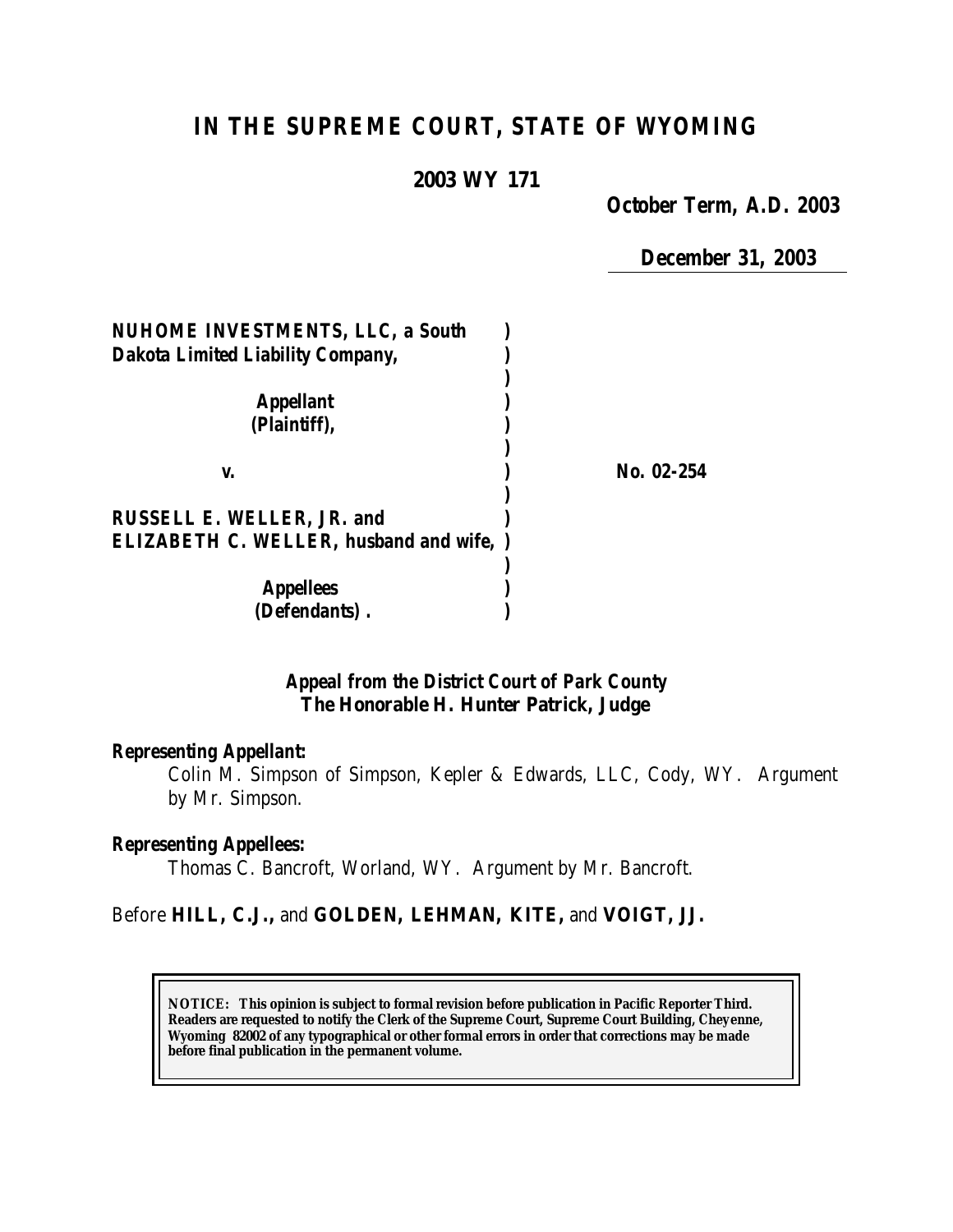#### **LEHMAN, Justice.**

[¶1] NuHome Investments, LLC (NuHome) appeals the district court order granting summary judgment in favor of Russell E. and Elizabeth C. Weller (the Wellers). The district court granted the Wellers' motion for summary judgment finding that the contract on which NuHome sued provided for a one-year period of limitation. The complaint was not filed within one year of the alleged breach, thus the action was time barred. The district court additionally found that NuHome could not assert an unjust enrichment claim because it did not provide the Wellers with any goods or services and it had not been assigned the right to an unjust enrichment claim. We affirm.

#### *ISSUES*

[¶2] NuHome asserts four issues on appeal:

1. The one-year statute of limitations contained in Paragraph 14 of the Parties' contract is not enforceable in the State of Wyoming, or any other governing jurisdiction.  $[1]$ 

2. If the provisions of Paragraph 14 of the Parties' contract are controlling, [the Wellers] did not establish that no material facts exist as to the date of the breach of the contract.

3. [The Wellers] reaffirmed the contract in 2001 which began the statute of limitations anew.

4. Unjust enrichment was an available remedy for [NuHome] under the undisputed facts in this case.

The Wellers present two issues:

l

1. Did the district court commit error when it concluded that a one year statute of limitations, which was written into a modular home purchase contract by the seller, is enforceable against Nuhome, the assignee of the seller?

<sup>&</sup>lt;sup>1</sup> The parties refer to the one-year period contained in the contract as a statute of limitations. Contractually, the provision is identified as a period of limitation. We similarly find it appropriate to refer to the provision as a period of limitation because the one-year time period is set by contract rather than statute, and we will do so throughout the body of our discussion.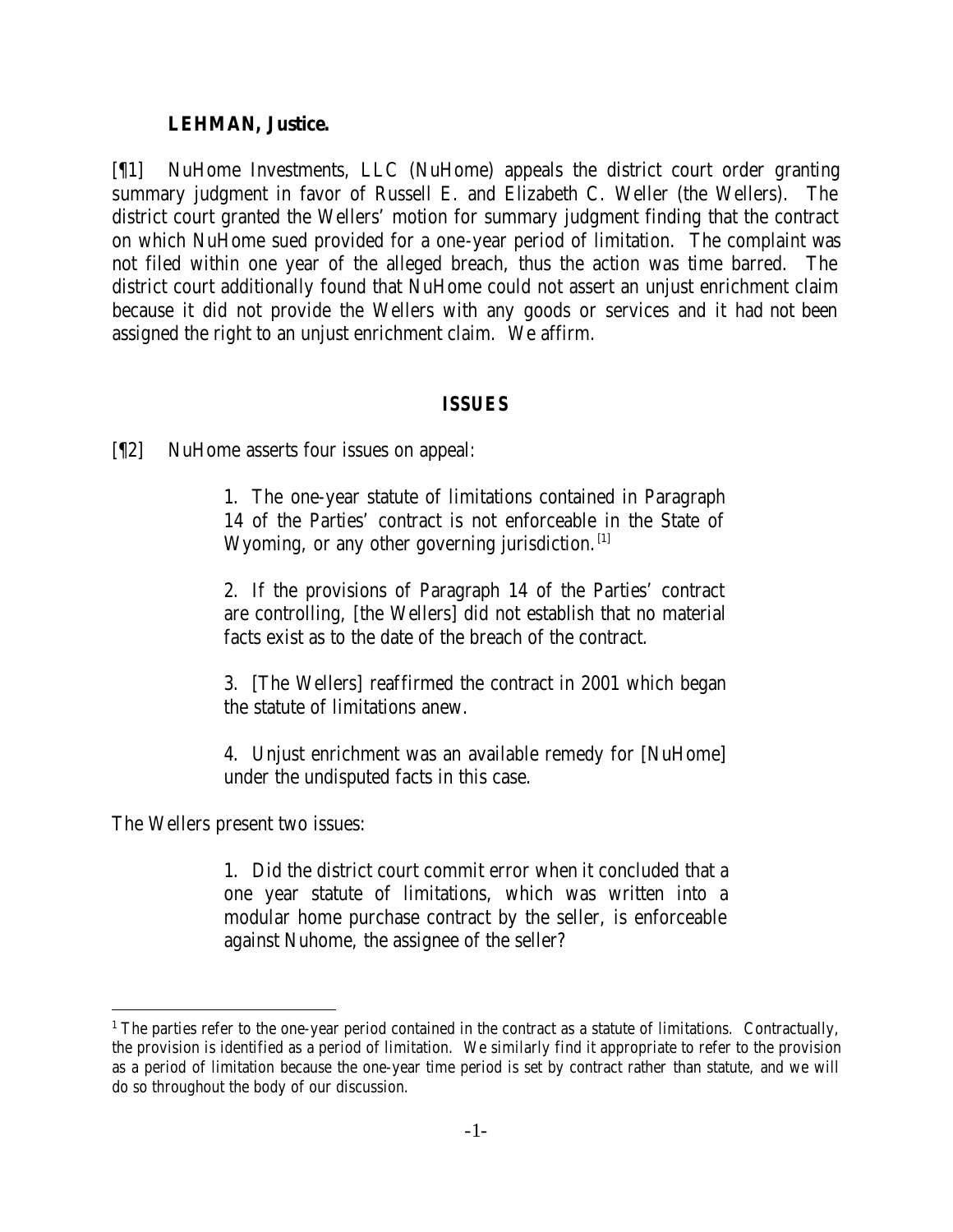2. Did the district court commit error when it concluded that Nuhome, which provided no services or materials to the Wellers, had no right to pursue an unjust enrichment claim against the Wellers?

# *FACTS*

[¶3] The Wellers entered into a contract with Trails West Builders (Trails West) on January 26, 1999. Bruce Massey (Massey) signed the contract on behalf of Trails West. The contract provided for the purchase, delivery, and setup of a manufactured home on the Wellers' property in Park County, Wyoming. Additionally included in the contract was an agreement for the construction of a crawl space, two covered decks, and a garage. Under the contract the Wellers were to make a down payment, with the balance of the purchase price to be paid to Trails West no later than fourteen days after "notice of completion" of the home. The contract consisted of a pre-printed form and three addendums and contained the following language:

> 14. ONE-YEAR PERIOD OF LIMITATION. I understand and agree that—if either of us should breach this contract—the other of us shall have only one year, after the occurrence of that breach, in which to commence an action for a breach of this contract.

[¶4] The home was delivered to the Weller site on March 12, 1999. Many problems arose with the completion of the home. After delivery, the home was not promptly assembled, which allowed rain and snow to enter the home and cause considerable damage. Foundation problems resulted in a low corner of the house. Additionally, there were buckled siding, defects in the oven, incorrectly installed water pipes, the roof leaked, and various other problems. In addition to the problems with the home, Massey had problems with his financing which increased the time of construction. These problems eventually resulted in the Wellers and Massey agreeing to a fourth addendum to the contract. Under this change, the Wellers agreed that they, instead of Massey, would pay all the subcontractors for the services rendered and also pay for the materials as the job progressed. These amounts would then be credited to the final contract at closing. The Wellers paid the down payment and various other amounts to Massey but, because of the fourth addendum, paid him nothing after February 2, 1999.

[¶5] NuHome became involved in this situation in June of 1999. NuHome had loaned money to Massey so that he could purchase the manufactured home he sold to the Wellers. On June 4, 1999, Massey assigned to NuHome all proceeds under the contract. Accordingly, in June of 1999, NuHome's attorney contacted the Wellers' attorney and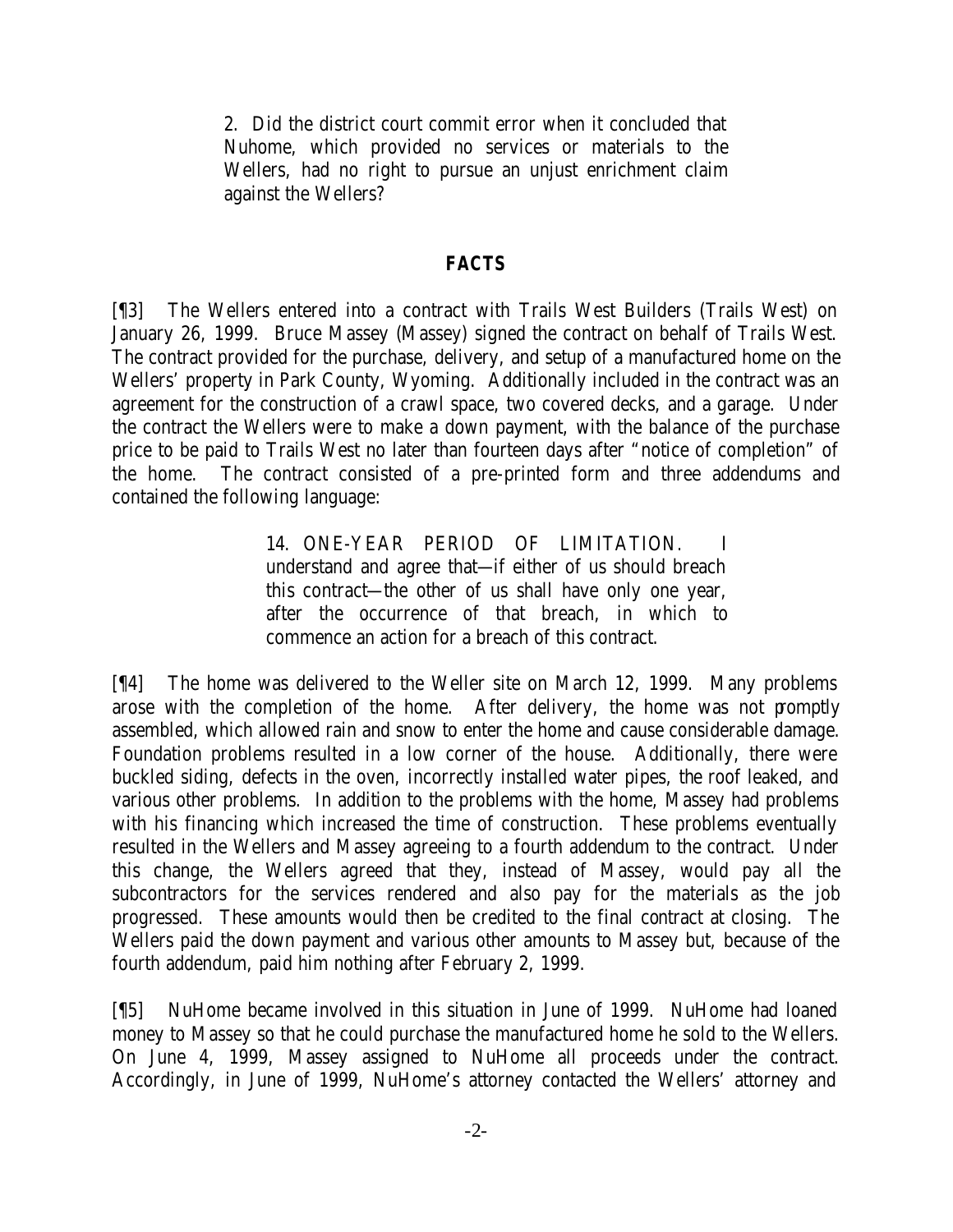demanded that the Wellers pay any money that they owed to Massey directly to NuHome. On June 23, 1999, the Wellers sent a letter indicating that a new contractor had been found and that work was still to be done but that an accounting would be provided when finished.

[¶6] Additional correspondence was exchanged between the Wellers and NuHome during the summer of 1999, some of it questioning the assignment. Eventually, Massey provided another assignment to NuHome entitled an "assignment of rights," which was dated October 7, 1999. This second assignment assigned to NuHome "all right, title and interest of the undersigned in and to that certain contract and agreement." In a letter dated November 11, 1999, the Wellers stated that they would not provide an accounting and that NuHome had no recourse against them. The Wellers' home was completed on November 30, 1999, and the Wellers never provided an accounting to NuHome. Communications between NuHome and the Wellers ceased following the November 11, 1999 letter until August of 2001 at which time NuHome sent a letter threatening litigation. NuHome then filed its complaint on September 21, 2001.

# *STANDARD OF REVIEW*

[¶7] Our standard of review for summary judgment is well known.

Summary judgment is appropriate when no genuine issue as to any material fact exists and the prevailing party is entitled to have a judgment as a matter of law. *Eklund v. PRI Environmental, Inc.,* 2001 WY 55, ¶10, 25 P.3d 511, ¶10 (Wyo. 2001); see also W.R.C.P. 56(c). A genuine issue of material fact exists when a disputed fact, if it were proven, would have the effect of establishing or refuting an essential element of the cause of action or defense that has been asserted by the parties. *Williams Gas Processing-Wamsutter Co. v. Union Pacific Resources Co.*, 2001 WY 57, ¶11, 25 P.3d 1064, ¶11 (Wyo. 2001). We examine the record from the vantage point most favorable to the party who opposed the motion, and we give that party the benefit of all favorable inferences that may fairly be drawn from the record. *Id*. We evaluate the propriety of a summary judgment by employing the same standards and by using the same materials as were employed and used by the lower court. *Scherer Constr., LLC v. Hedquist Constr., Inc.,* 2001 WY 23, ¶15, 18 P.3d 645, ¶15 (Wyo. 2001). We do not accord any deference to the district court's decisions on issues of law. *Id*.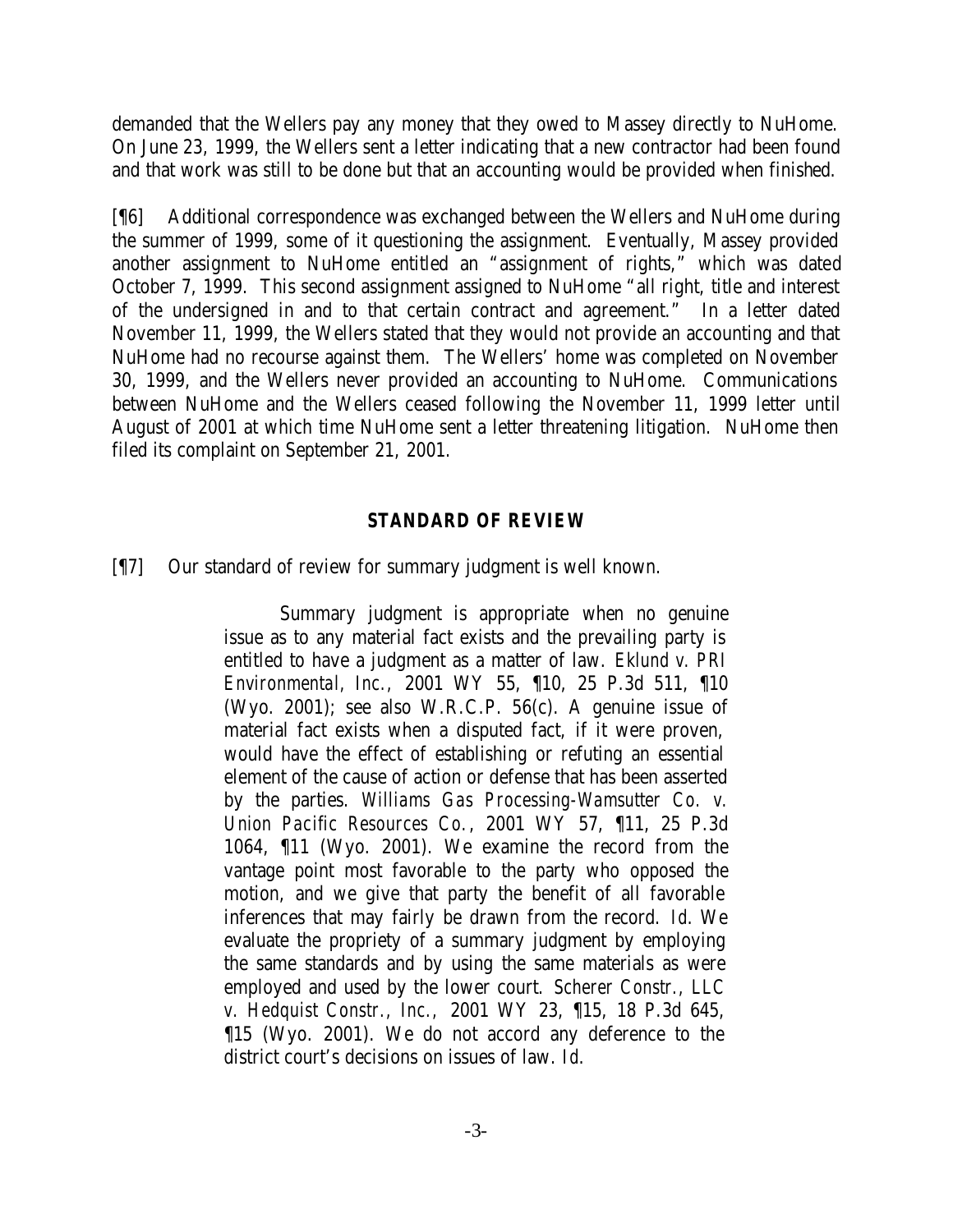#### *DISCUSSION*

[¶8] First, NuHome argues that the one-year period of limitation set forth by the contract is unenforceable in Wyoming or any other governing state as a matter of public policy.<sup>2</sup> We begin by noting that in Wyoming we "recognize the basic right of persons, real and artificial, to freely enter into contracts." *Roussalis v. Wyoming Med. Ctr., Inc.,* 4 P.3d 209, 245 (Wyo. 2000) (quoting *Sinclair Oil Corp. v. Columbia Cas. Co.,* 682 P.2d 975, 978 (Wyo. 1984)). We therefore generally must be cautious in resolving issues involving agreed upon contract provisions and arguments that these provisions violate public policy. *Roussalis,* 4 P.3d at 245.

> Our reluctance to redraw or nullify the provisions of a contract made by competent parties draws strength from the eloquent statement from the United States Supreme Court which we favorably quoted in *Sinclair Oil Corp*.:

> > The right of private contract is no small part of the liberty of the citizen, and that the usual and most important function of courts of justice is rather to maintain and enforce contracts, than to enable parties thereto to escape from their obligation on the pretext of public policy, unless it clearly appear that they contravene public right or the public welfare. It was well said by Sir George Jessel, M.R., in Printing & Co. v. Sampson, L.R. 19 Eq. 465: "It must not be forgotten that you are not to extend arbitrarily those rules which say that a given contract is void as being against public policy, because if there is one thing which more than another public policy requires it is that men of full age and competent understanding shall have the utmost liberty of contracting, and that their contracts, when entered into freely and voluntarily, shall be held sacred, and shall be enforced by courts of

l

<sup>&</sup>lt;sup>2</sup> The contract provided that the law of the state in which the Wellers signed the contract would govern. There is some indication that the Wellers signed the contract in Oregon. The district court did not decide this matter finding that the result would be the same regardless of the law applied. Both parties seem to agree with the district court on this point, and thus neither expressly argues for the application of a particular state's law. We agree that the result will be the same regardless of the law applied, and we will therefore apply Wyoming law.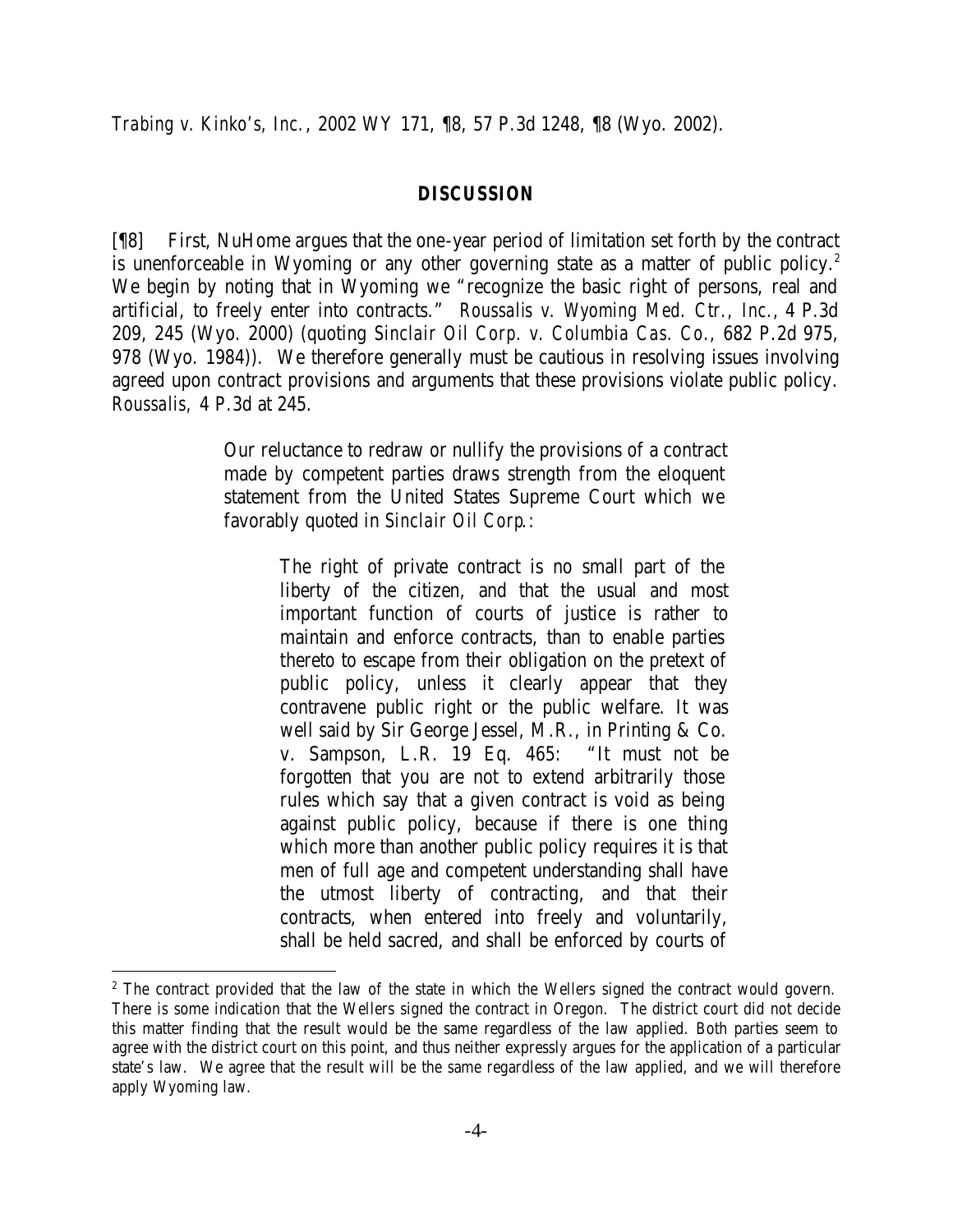justice. Therefore, you have this paramount public policy to consider—that you are not lightly to interfere with this freedom of contract."

[*Sinclair Oil Corp. v. Columbia Cas. Co.,* 682 P.2d 975, 978- 79 (Wyo. 1984)] (quoting *Baltimore & Ohio Southwestern Railway Co. v. Voigt*, 176 U.S. 498, 505, 20 S.Ct. 385, 387, 44 L.Ed. 560, 565 (1900)).

*Roussalis,* 4 P.3d at 245.

[¶9] This court has often showed its commitment to uphold the right of competent parties to freely contract for various provisions. For instance, under appropriate circumstances we allow parties the freedom to contract for forum selection clauses, choices of law clauses, and we rarely get involved in the adequacy of consideration. See *Durdahl v. Nat'l Safety Assocs., Inc*., 988 P.2d 525, 527-28 (Wyo. 1999); *Resource Technology Corp. v. Fisher Scientific Co.*, 924 P.2d 972, 975 (Wyo. 1996); *Brodie v. General Chem. Corp.,* 934 P.2d 1263, 1268 (Wyo. 1997). In particular, when considering forum selection clauses, after discussing how most courts today approach such clauses, we adopted a similar approach and held that forum selection clauses are prima facie valid and will be enforced absent a demonstration by the party opposing enforcement that the clause is unreasonable or based upon fraud or unequal bargaining positions. *Durdahl,* 988 P.2d at 527.

[¶10] The recognized rationale of enforcing forum selection clauses is that it enhances contractual predictability and comports with traditional concepts of freedom of contract. *Id*. at 527 (citing *Voicelink Data Servs., Inc. v. Datapulse, Inc.*, 937 P.2d 1158, 1160 (Wash.App. 1997)). In adopting such a rule, we found that it was consistent with our commitment to enforce the provisions of the contract between the parties as long as the provisions are not contrary to Wyoming law, public policy, or the general interests of Wyoming's citizens. *Id.* A contractual period of limitation similarly enhances predictability, and enforcing it would similarly comport with the concept of freedom of contract. It therefore seems that a similar approach should apply when evaluating contractual period of limitation clauses.

[¶11] In making this determination, we consider the purpose of statutes of limitation. Statutes of limitation have existed in the jurisprudence of the United States and the State of Wyoming for some time. *Duke v. Housen*, 589 P.2d 334, 340 (Wyo. 1979). "They are pragmatic devices to save courts from stale claim litigation and spare citizens from having to defend when memories have faded, witnesses are unavailable by death or disappearance and evidence is lost." *Id.* See also *Rawlinson v. Cheyenne Bd. of Pub. Utilities*, 2001 WY 6, ¶9, 17 P.3d 13, ¶9 (Wyo. 2001). The very purpose of a statute of limitations is to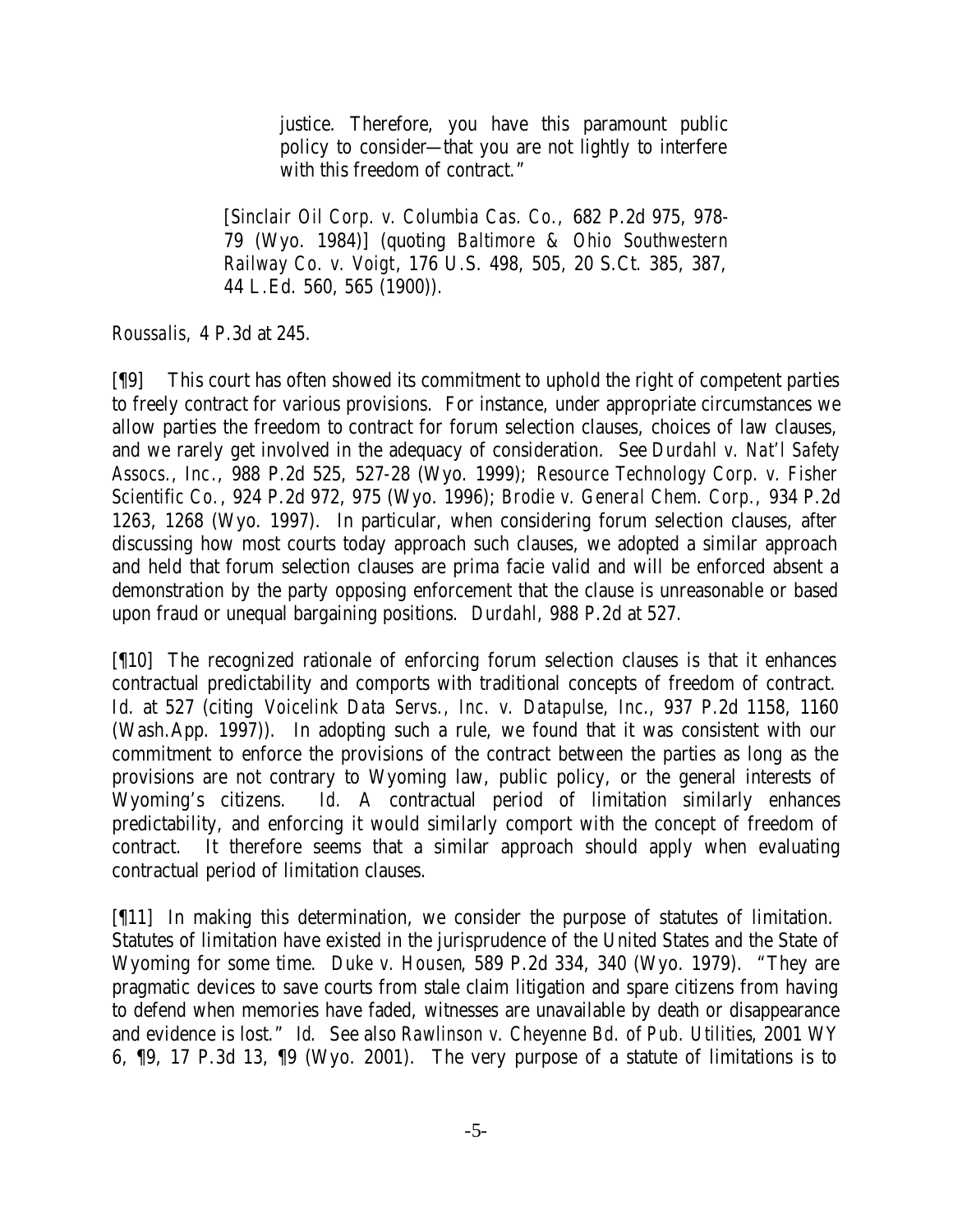require diligence and prevent parties from sleeping on their rights. A shorter period of limitation promotes this purpose.

[¶12] We also consider the Wyoming statutes providing for statutes of limitation. Wyo. Stat. Ann. § 1-3-102 (LexisNexis 2003) states: "Civil actions can only be commenced within the periods prescribed in this chapter, after the cause of action accrues, but where a different limitation is prescribed by statute, that shall govern." NuHome argues that this statute establishes the public policy of the legislature that limitations of actions are to be governed by statute and not by the agreement of the parties. NuHome also contends that by setting out comprehensive limitation periods the legislature has mandated these specific periods. We certainly agree that the legislature can declare public policy through statute, but nothing in these sections forbids the shortening of the limitation period by contract. The plain language shows that the legislature's concern is setting a cutoff for the ability to bring an action. The language of the statute uses the word "within." The word "within" generally means not beyond. *Webster's New Collegiate Dictionary*, 1347 (1977). Clearly, contractually created shorter periods are not beyond and are within the limitation period.

[¶13] NuHome then points to Wyo. Stat. Ann. §§ 1-3-111 and 1-3-105(a)(i) (LexisNexis 2003) as providing ten-year statutes of limitation and thus the action was clearly timely. Section 1-3-111 states: "Unless the parties to the contract agree otherwise, no action to recover damages, whether in tort, contract, indemnity or otherwise, shall be brought more than ten (10) years after substantial completion of an improvement to real property." Section 1-3-105(a)(i) (LexisNexis 2003) provides: "Civil actions other than for the recovery of real property can only be brought within the following periods after the cause of action accrues: (i) Within ten (10) years, an action upon a specialty or any contract, agreement or promise in writing." We find nothing in the language of either of these statutes to stand for the proposition that the legislature has declared that parties cannot contract for a shorter limitation period. Indeed, if anything, § 1-3-111 specifically identifies the legislature's willingness to allow the parties to contract for a different period of limitation. We therefore do not believe that shorter contractually agreed upon period of limitation clauses violate public policy.

[¶14] Other states considering contractual period of limitation clauses have come to similar conclusions. Important to our discussion, Oregon has embraced the notion of allowing contracting parties to select a shorter period of limitation. Oregon allows parties to a contract to stipulate that an action for a breach of contract must be brought within a certain period shorter than the applicable statute of limitations and, as long as the limitation is reasonable, it will be upheld. *Ausplund v. Aetna Indemnity Co*., 81 P. 577, 581 (Or. 1905); *Beck v. General Ins. Co.*, 18 P.2d 579 (Or. 1933). See also *Biomass One, L.P. v. S-P Constr.*, 799 P.2d 152, 154-55 (Or.App. 1990) (applying a shorter contractual period of limitation). Several of our sister states have similarly allowed contracting parties to shorten the period for bringing an action, provided the shorter period is reasonable.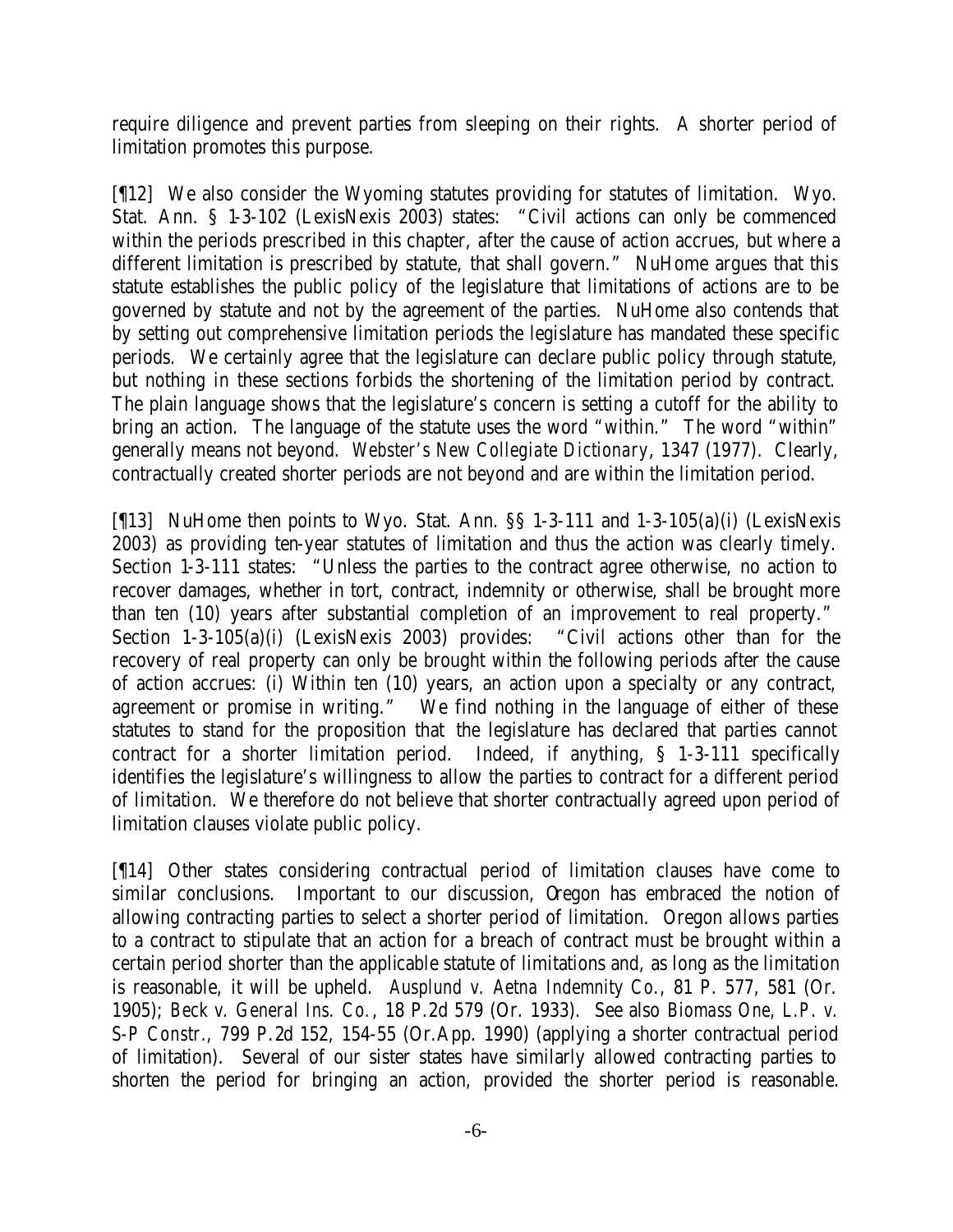*Fireman's Fund Ins. Co. v. Sand Lake Lounge*, 514 P.2d 223, 226 (Alaska 1973); *Hambrecht & Quist Venture Partners v. American Med. Int'l, Inc.,* 46 Cal.Rptr.2d 33 (Cal.App. 1995); *Hepp v. United Airlines, Inc.,* 540 P.2d 1141 (Colo.App. 1975); *Silverhorn v. Pacific Mut. Life Ins. Co.*, 23 Haw. 160 (Haw. Terr. 1916); *Medrano v. Prod. Eng'g Co*., 774 N.E.2d 371, 375-376 (Ill.App. 2002); *Clark v. Lund*, 184 P. 821 (Utah 1919); *Syrett v. Reisner McEwin & Assocs.*, 24 P.3d 1070 (Wash.App. 2001).

[¶15] The United States Supreme Court has also addressed the matter. In *Missouri, Kansas & Texas Railway Co. v. Harriman*, 227 U.S. 657, 672-73, 33 S.Ct. 397, 57 L.Ed 690 (1913), the Court upheld a provision in a shipping contract which required a suit for damage to be brought within ninety days "any statute or limitation to the contrary notwithstanding." The Court remarked that:

> The policy of statutes of limitation is to encourage promptness in the bringing of actions, that the parties shall not suffer by loss of evidence from death or disappearance of witnesses, destruction of documents or failure of memory. But there is nothing in the policy or object of such statutes which forbids the parties to an agreement to provide a shorter period, provided the time is not unreasonably short.

*Id*.

[¶16] Alaska allows for the parties to contract for a shorter period of limitation than that provided by the legislature and provided the following excellent explanation:

> Although the parties can not at the time of contracting effectively bargain not to plead the statute or that the time for suit shall be longer than that allowed by statute, it is not against the public interest that they shall then agree upon a shorter time limit than that fixed by statute if the time agreed upon is not so short as to be unreasonable in the light of the provisions of the contract and the circumstances of its performance and enforcement. Such time limits in insurance policies have often been held valid. These agreements are not at all inconsistent with the purposes underlying the statute of limitations. Those purposes are to prevent the bringing and enforcement of stale claims, involving extra danger of fraud and mistake, unless the debtor has expressed a voluntary assent within the statutory period. An express provision fixing a shorter limit merely hastens the enforcement; and it is not made invalid by being included from the beginning in the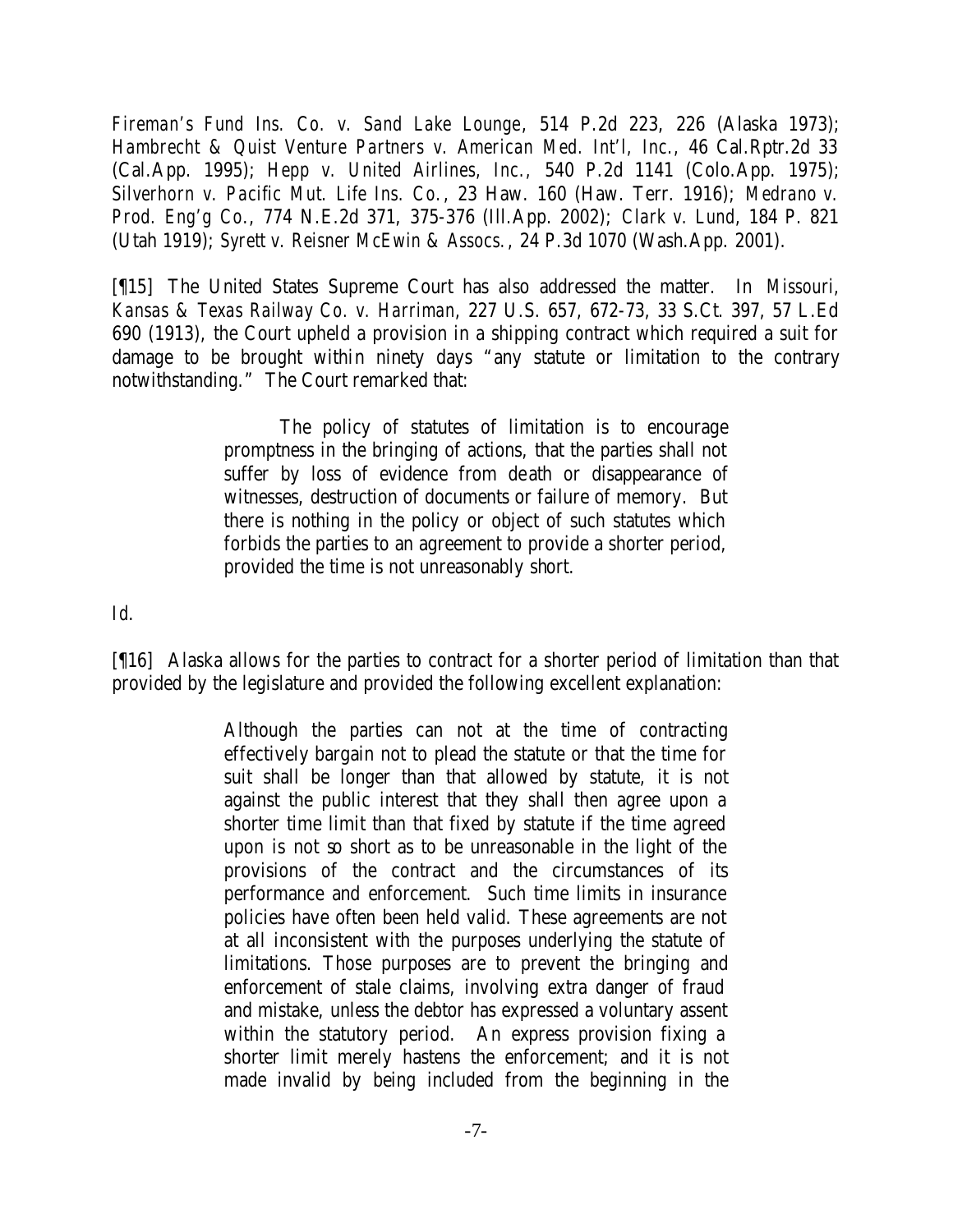contract to be enforced. If held invalid, it must be on the ground that the terms are unconscionable and that unfair advantage has been taken of a claimant whose bargaining position was inferior.

*Fireman's Fund Ins. Co.*, 514 P.2d at 226 (quoting 1A Corbin, Contracts § 218 at 311-312 (1963)). We agree with the reasoning of these courts. Considering the purpose of statutes of limitation and the language of our statutes, we find that an approach similar to that used when evaluating forum selection clauses should be used when considering contractual periods of limitation. We hold that contractual periods of limitation are prima facie valid and will be enforced absent a demonstration by the party opposing enforcement that the clause is unreasonable or based upon fraud or unequal bargaining positions. See *Durdahl,* 988 P.2d at 527-28.

[¶17] We must now determine if the period of limitation before us is unreasonable or based upon fraud or unequal bargaining positions. NuHome does not present an argument of how a one-year period of limitation is unreasonable in this circumstance, and we do not find a one-year period to be per se unreasonable. In fact, in some instances Wyoming statute specifically allows parties to a contract to shorten the applicable period of limitation to one year. See Wyo. Stat. Ann. § 34.1-2-725(a). Similarly, NuHome has not alleged fraud or unequal bargaining position. Indeed, it should be noted that in this case Massey supplied the contract including the one-year provision. NuHome, having stepped into Massey's shoes, would thus be considered the drafter of this particular contract and is consequently not in a position to assert unequal bargaining position arguments. We hence hold that the one-year period of limitation set forth in this contract is valid.

[¶18] NuHome next argues that even if the one-year period of limitation is valid, the Wellers failed to establish the date from which to measure the breach. In making this argument, NuHome asserts that the last addendum to the contract essentially switched the responsibilities of Massey and the Wellers. NuHome contends that the Wellers became the general contractor under the contract, and they were then obligated to give Massey notice of completion of the home because the Wellers' payment for the home was due fourteen days after notice of completion. NuHome therefore argues that the period of limitation never began running because the Wellers never gave notice of completion. We disagree.

[¶19] The performance promised by the Wellers was payment. In the fourth addendum, the Wellers never agreed to give notice of completion of the house. They only agreed to pay the subcontractors for services rendered and materials supplied. In fact, that addendum specifically provided that "[t]his Addendum shall not affect any provisions of the January 26, 1999 Purchase Agreement, and Addendums 'A,' 'B' and 'C.'" Furthermore, it is not the buyer of a house that gives notice of completion; it is the contractor. It would make little sense to allow a buyer to withhold payment until he gives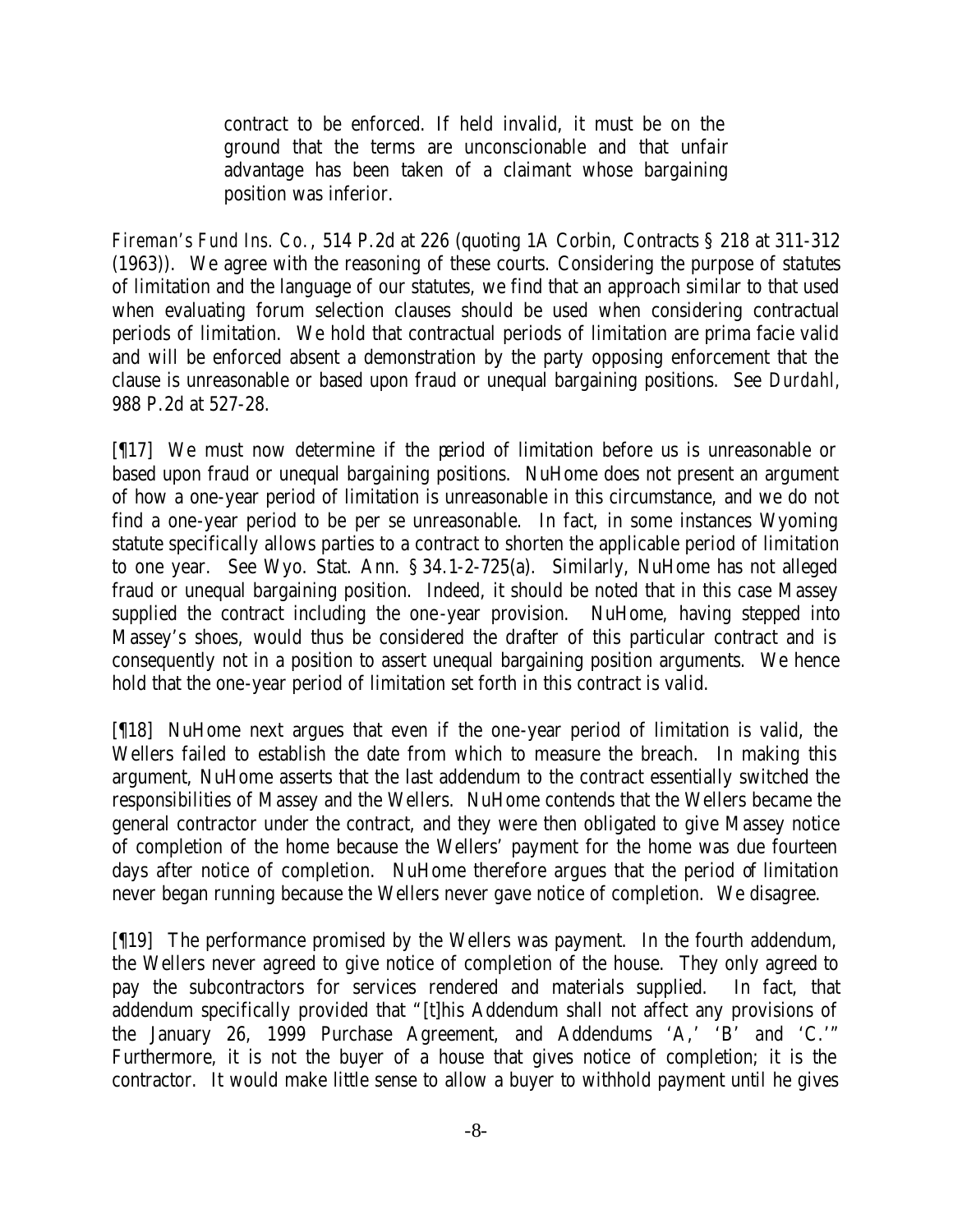notice of completion because he could then withhold payment indefinitely by simply refusing to give notice of completion.

[¶20] The Wellers' affidavit asserts that the home was complete on November 30, 1999. NuHome has never disputed this date and never indicated that it was waiting for notice of completion. NuHome apparently thought the home was complete in June of 1999 because it demanded payment at that time. Furthermore, NuHome had an indication that there was a breach when the Wellers refused to provide an accounting on November 11, 1999. Certainly no one has claimed that the house was complete later than September 21, 2000, which is one year prior to the September 21, 2001 filing date. Although there was some question of whether the breach was when the Wellers refused to provide an accounting or fourteen days after the house was complete, under any view of the facts, this was more than one year before the filing date. Hence, we see that there is no **material** question of fact.

[¶21] NuHome next contends that a letter written by the Wellers' attorney reaffirmed the contract on August 14, 2002. The text of that letter is:

Re: Ron Kiefer

Dear Colin:

I am in receipt of your letter concerning your client NuHome Investments, LLC. I forwarded your letter to my clients and to date have not heard from Russ Weller. However, I have been in contact with Ron and Jan Kiefer and yesterday received an accounting in rough form. I will be meeting with the Kiefers later this week and once that meeting is concluded we will make the decision of how we will proceed. I ask that you hold off filing any complaints until I have had the opportunity to review the accounting and go over my clients' legal positions later this week.

This letter references a different client, not the Wellers. Although the Wellers are mentioned, it is only to say that they have not been heard from. This writing does not clearly identify and acknowledge the Wellers' obligation. See *Longstaff v. Mills*, 773 P.2d 149, 152 (Wyo. 1989); Wyo. Stat. Ann § 1-3-119 (LexisNexis 2003). Generally, for an obligation to be reaffirmed there must be a clear written acknowledgement of the other party's claim. *Longstaff*, at 152. NuHome is correct that letters that make excuses for non-payment and do not deny the obligation nor regard the indebtedness as non-existent are sufficient to acknowledge and revive the debt. However, the letter provided above does not even meet these criteria. All that this letter acknowledged was that the Wellers had